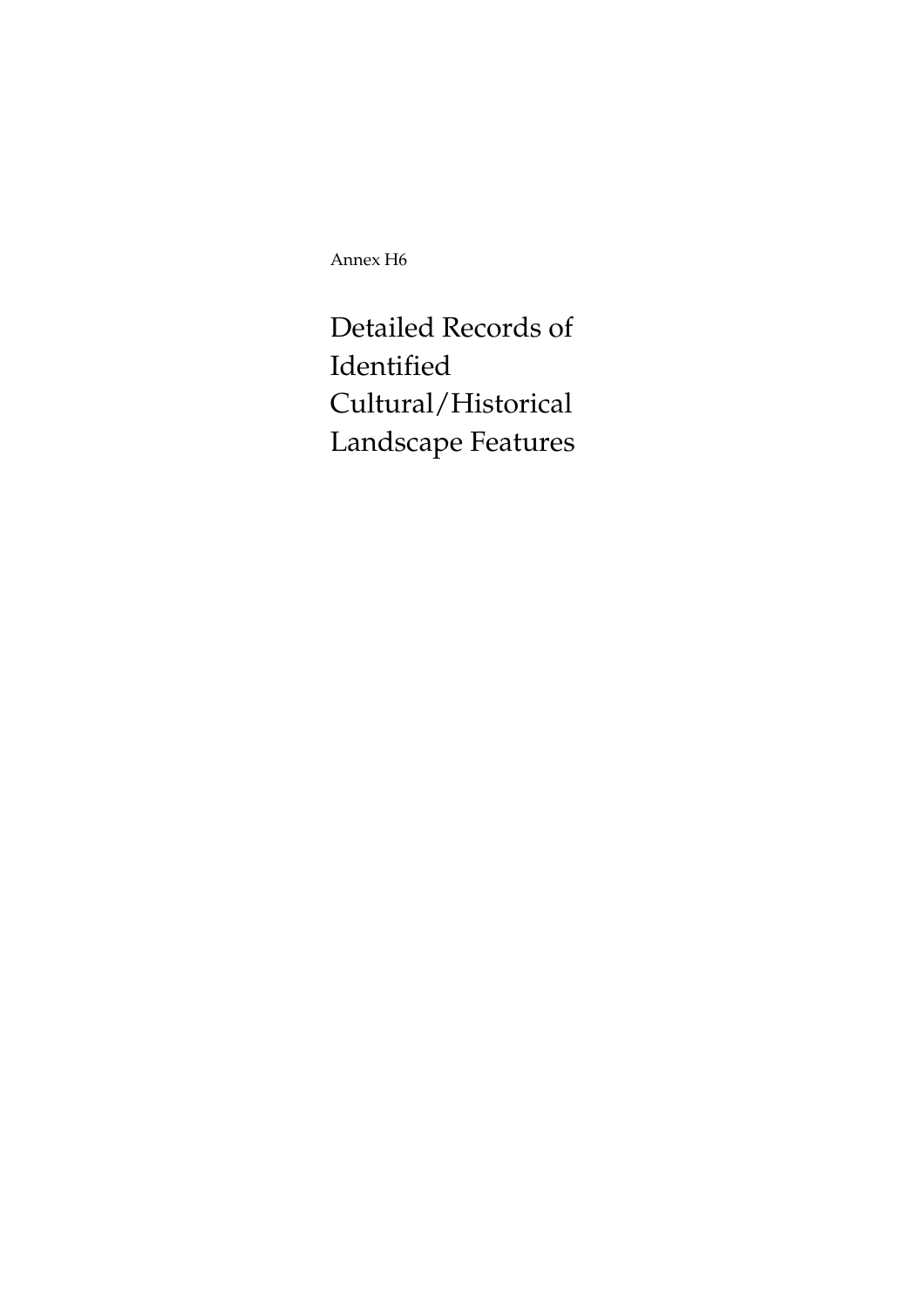*Cultural/Historical Landscape Features* 

| Site Code: LF01                                                    | Site Name: Earth Shrine                                      |  |  |
|--------------------------------------------------------------------|--------------------------------------------------------------|--|--|
| Full Address: Beside No. 65 Ting Kok Road (see Plan 6 in Annex H2) |                                                              |  |  |
| Orientation: West                                                  | Category: Cultural/Historical Landscape Features<br>(Shrine) |  |  |
|                                                                    |                                                              |  |  |

Age of structure: The construction year cannot be determined. According to finishing material used, the shrine was probably renovated in the late 20<sup>th</sup> century.

Description of Surrounding Environment:

The shrine is situated near the beginning of the road leading to Sha Lo Tung Valley. It is beside the Society of Horticultural, Hong Kong, at No. 65 Ting Kok Road.

Historical Appraisal:

The shrine was probably constructed when villagers began to settle in this area. Thus, it was probably constructed in the early 18th century. According to the finishing materials used, the shrine was probably renovated in the late 20<sup>th</sup> century.

Inscriptions:



Architectural Appraisal: The shrine was built with granite rock and finished with cement.

Existing Condition: Good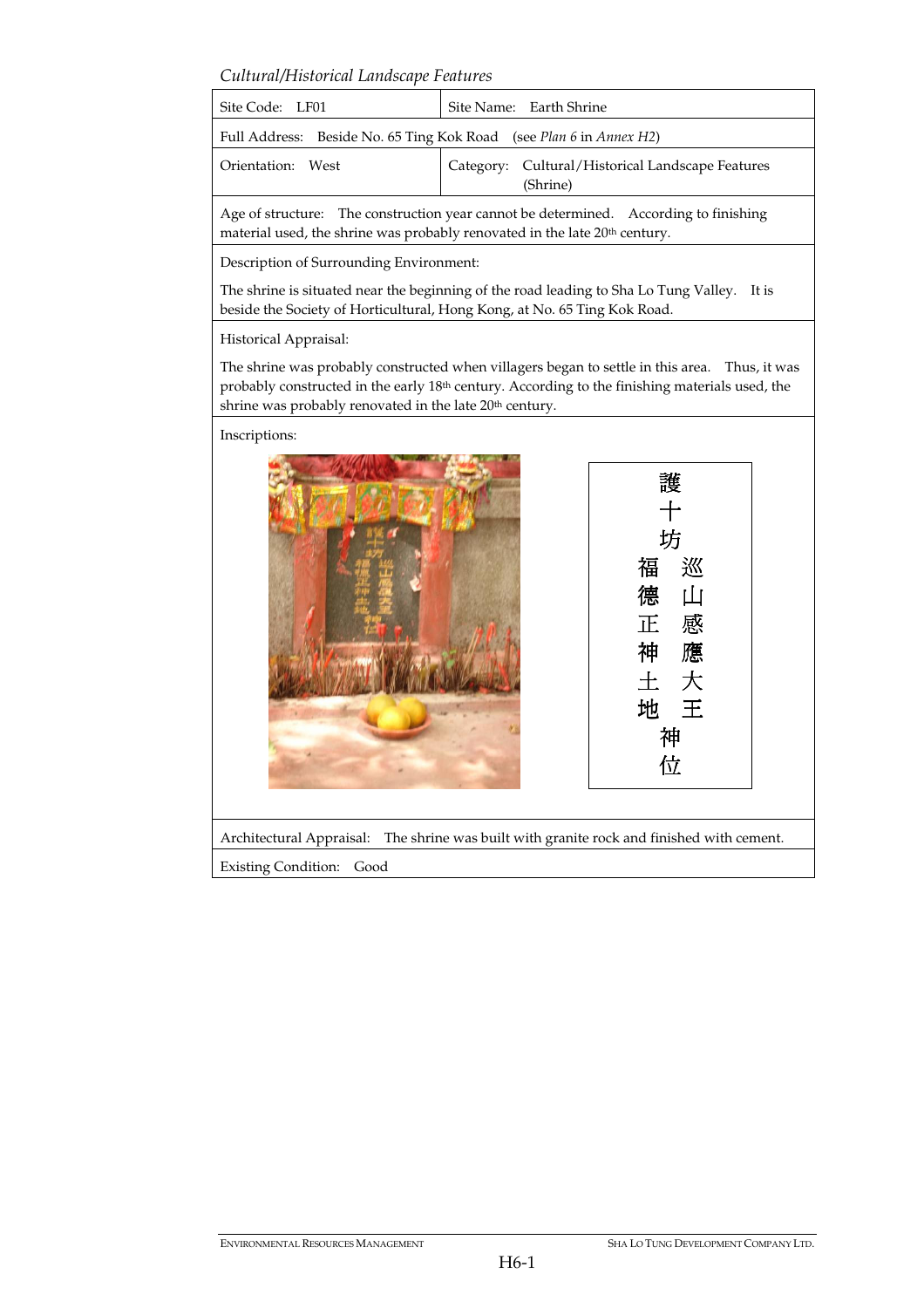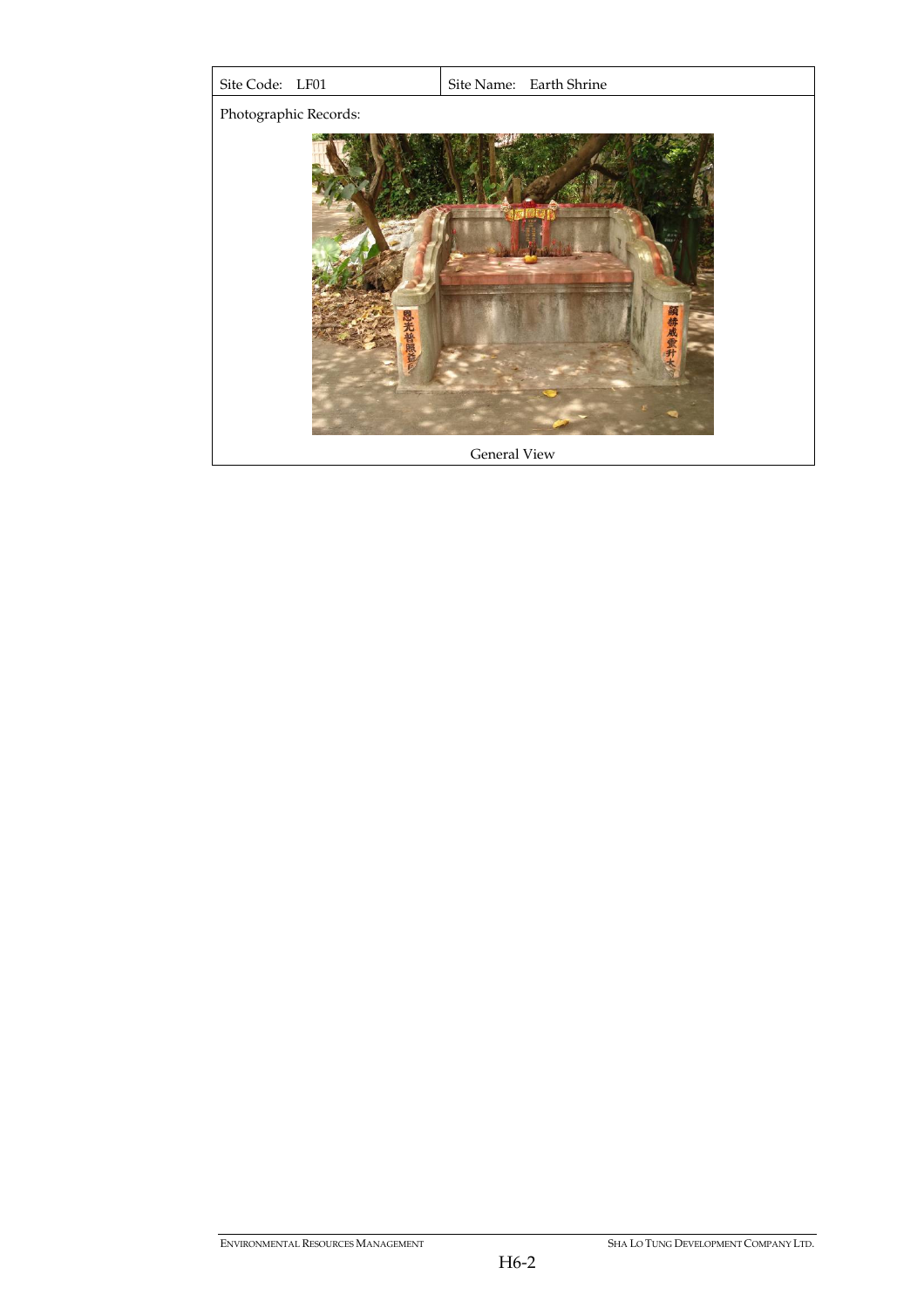| Site Code: LF02                                                                                          |  | Site Name: Old Stone Path Sign (間路石)                 |  |
|----------------------------------------------------------------------------------------------------------|--|------------------------------------------------------|--|
| Location: At a junction of the Hok Tau Reservoir- Cheung Uk Boulder Trackway (see Plan 3 in<br>Annex H2) |  |                                                      |  |
| Orientation:<br>Southeast                                                                                |  | Category: Cultural and Historical Landscape Features |  |
| Construction/Renovation Year: Unknown                                                                    |  |                                                      |  |
|                                                                                                          |  |                                                      |  |

Historical Appraisal:

This old stone path sign is located at a junction of the Hok Tau Reservoir – Cheung Uk Boulder Trackway (listed as a Site of Archaeological Interest). The trackway was constructed with boulders. While the construction/renovation year of the old stone path sign cannot be determined, newer signs found adjacent to it was probably built in the early 20<sup>th</sup> century made of concrete.

Inscriptions:

|   | 左 右 |  |
|---|-----|--|
| 往 |     |  |
| 沙 | 坪   |  |
| 頭 | Щ   |  |
| 角 | 仔   |  |
|   |     |  |

Condition: Fair

Architectural Appraisal: Granite stone block inscribed with Chinese words.

Photographic Records:



Front View of the Path Sign